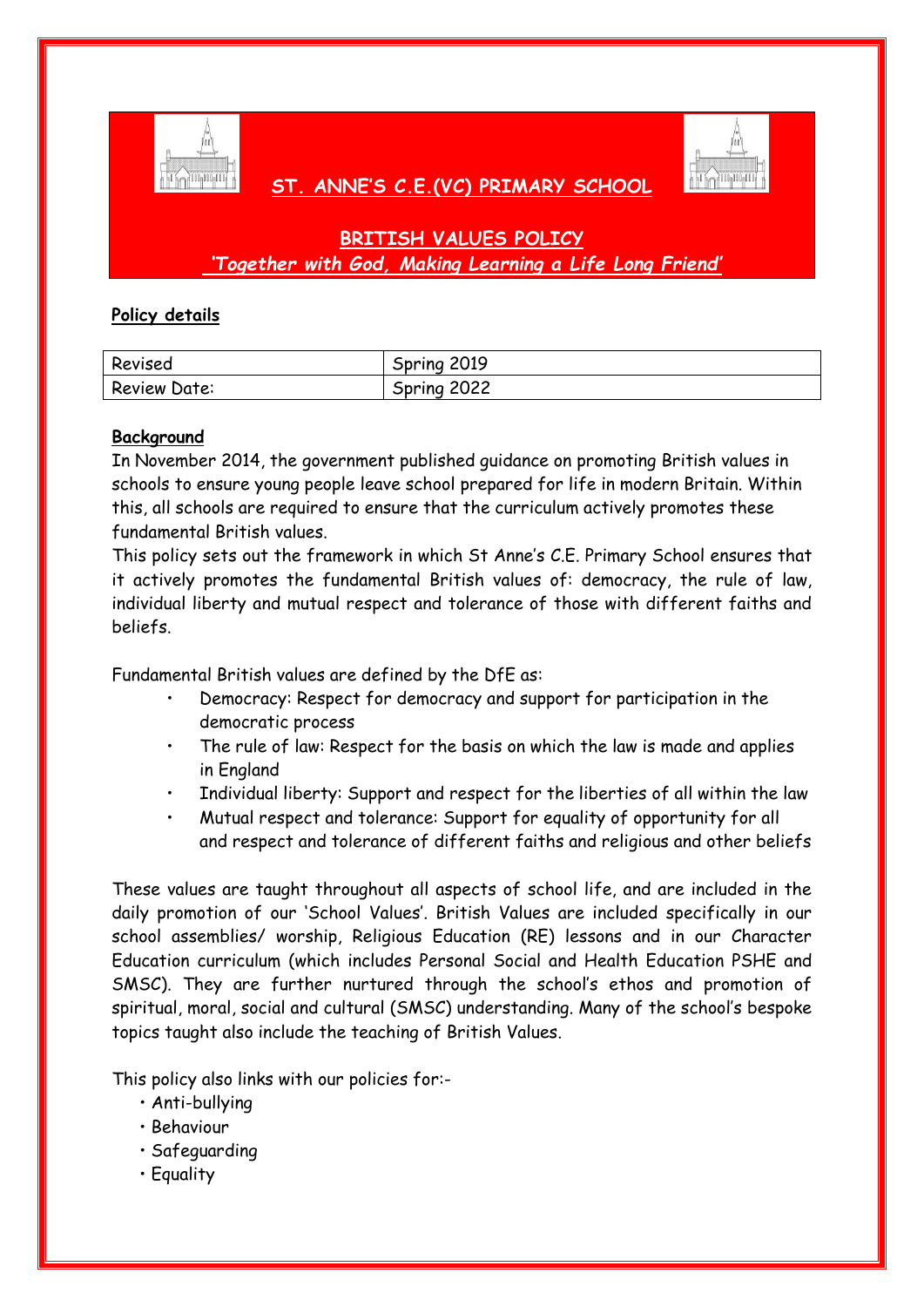- PSHE (including Sex & Relationships Education and Drug Education)
- Special Educational Needs

#### **Roles and responsibilities**

St Anne's C.E. Primary School understands the importance of promoting British values through a comprehensive and unprejudiced curriculum.

The Headteacher will ensure that all teachers and staff are aware of the requirement to uphold British values through the methods outlined in this policy, and will ensure that the appropriate procedures are in place to carry out these methods.

Teachers and support staff will ensure that their lessons are inclusive of, and sensitive to, the fundamental British values.

### **Curriculum**

We are committed to ensuring that our pupils are offered a broad and balanced curriculum that aims to prepare them for life in modern Britain. We encourage our pupils to be inquisitive learners who are open to new experiences and are accepting of others. Our School Values support the development of the whole child as a reflective learner within a safe respectful learning environment. Teaching the schools' core values alongside the fundamental British values supports quality teaching and learning, whilst making a positive contribution to the development of a fair, just and civil society.

Through our balanced curriculum, we aim to actively promote principles that:

- Enable pupils to develop their self-knowledge, self-esteem and self confidence
- Enable pupils to distinguish right from wrong and to respect the civil and criminal law of England
- Encourage pupils to accept responsibility for their behaviour, show initiative and understand how they can contribute positively to the lives of those living and working in the locality in which the school is situated, and to society more widely
- Enable pupils to acquire a broad general knowledge of and respect for public institutions and services in England
- Further tolerance and harmony between different cultural traditions by enabling pupils to acquire an appreciation of and respect for their own cultures
- Encourage respect for other people, paying particular regard to the protected characteristics set out in the Equality Act 2010
- Encourage respect for democracy and support for participation in the democratic process, including respect for the basis on which the law is made and applied in England

Some examples of ways in which we actively promote British Values at St Anne's Primary School: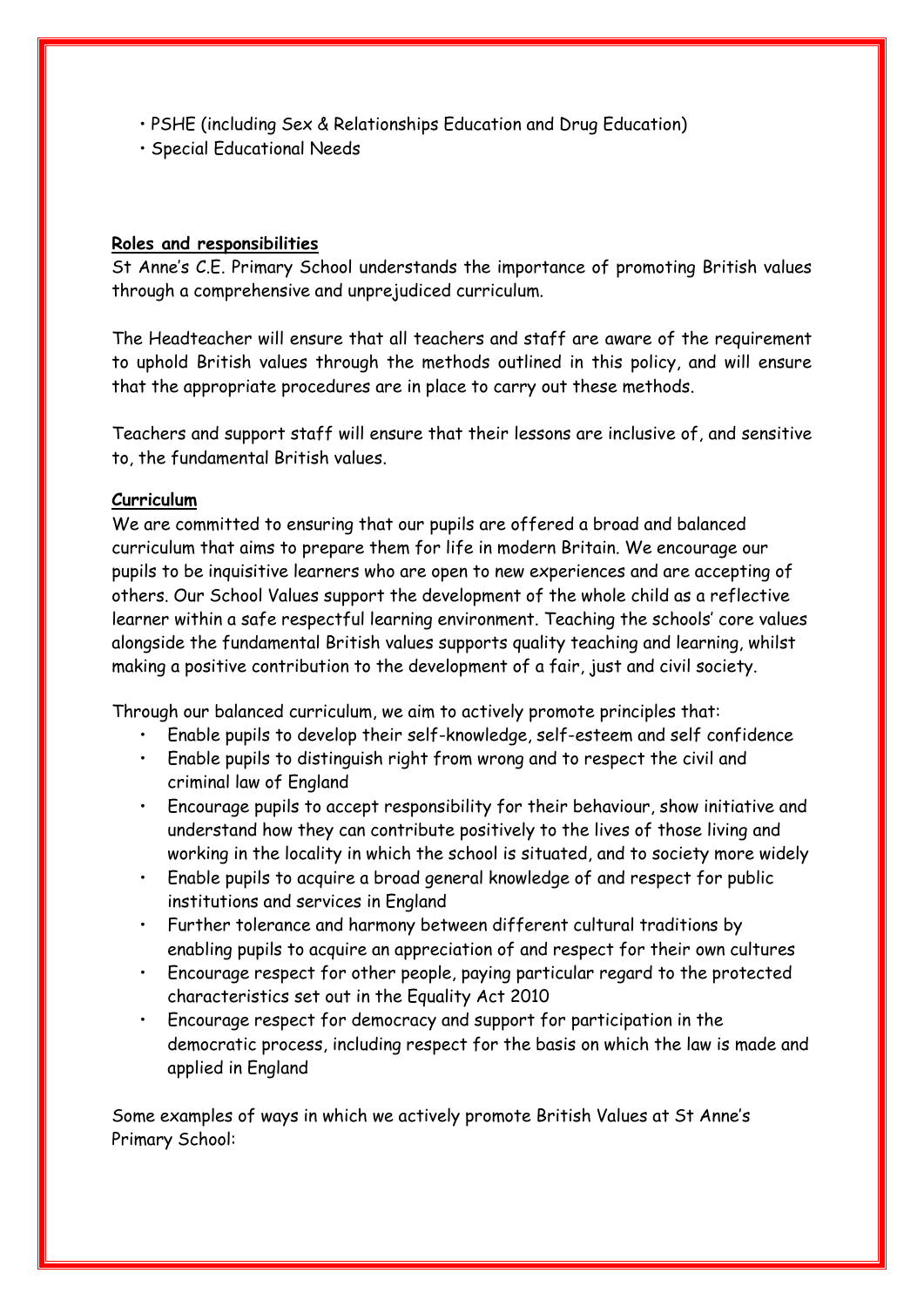#### Democracy

- Formulate and agree a set of 'class rules' at the beginning of each school year.
- Elect class representatives to our School Council and Eco Council
- Have a School Council who meet regularly and provide a 'pupil voice'.

• Allow the children's voice to be heard. We regularly ask for their views, and regularly discuss their learning with them.

- Hold regular Pupil Voice meetings with representatives from all pupil voice groups.
- Ask children to support the interviewing process for new staff.
- Discuss democracy within assemblies.

• Carry out debates in assembly and curriculum lessons to encourage free speech and allow children to listen to and consider others points of view

## The Rule of Law

• Have clear and consistent Behaviour and Anti Bullying policies (based upon positive rewards) which are consistently applied throughout the school.

• Elect Play Leaders to help children to reflect on, and find solutions to problems at break times

• Provide opportunities for children to reflect about positive and negative behaviour

• Provide an extensive Road Safety programme and Cycling Safety programme throughout the school.

- Have regular visits from our Police Community Support Officer.
- Address issues of law during whole-school assemblies as and when appropriate.

• Give considerable time to individual pupils who require additional opportunities to understand the importance of following rules.

• Encourage visits from external agencies to talk to the children in school.

• Elect Play Leaders to encourage fair play in KS1 and KS2 playgrounds.

#### Individual Liberty

• Pupils are actively encouraged to make choices at our school, knowing that they are living within a safe and supportive environment.

• Pupils are encouraged to know, understand and exercise their rights and personal freedoms and are advised how to exercise these safely, for example through our e-Safety teaching.

• Children are encouraged to understand responsibility in school in terms of behaviour and attitude to learning.

• Justice and fairness are key principles within our school.

• Pupils are taught how to be safe and how to act safely. This is given an additional emphasis during anti-bullying week.

• Pupils are reminded of the liberty of others whilst on school visits.

#### Mutual Respect

Respect and Responsibility are key values which permeate all aspects of school life at St Anne's primary School. They determine the way in which we support and care for each other, for the community and for the environment.

At St Anne's Primary School children learn respect through;